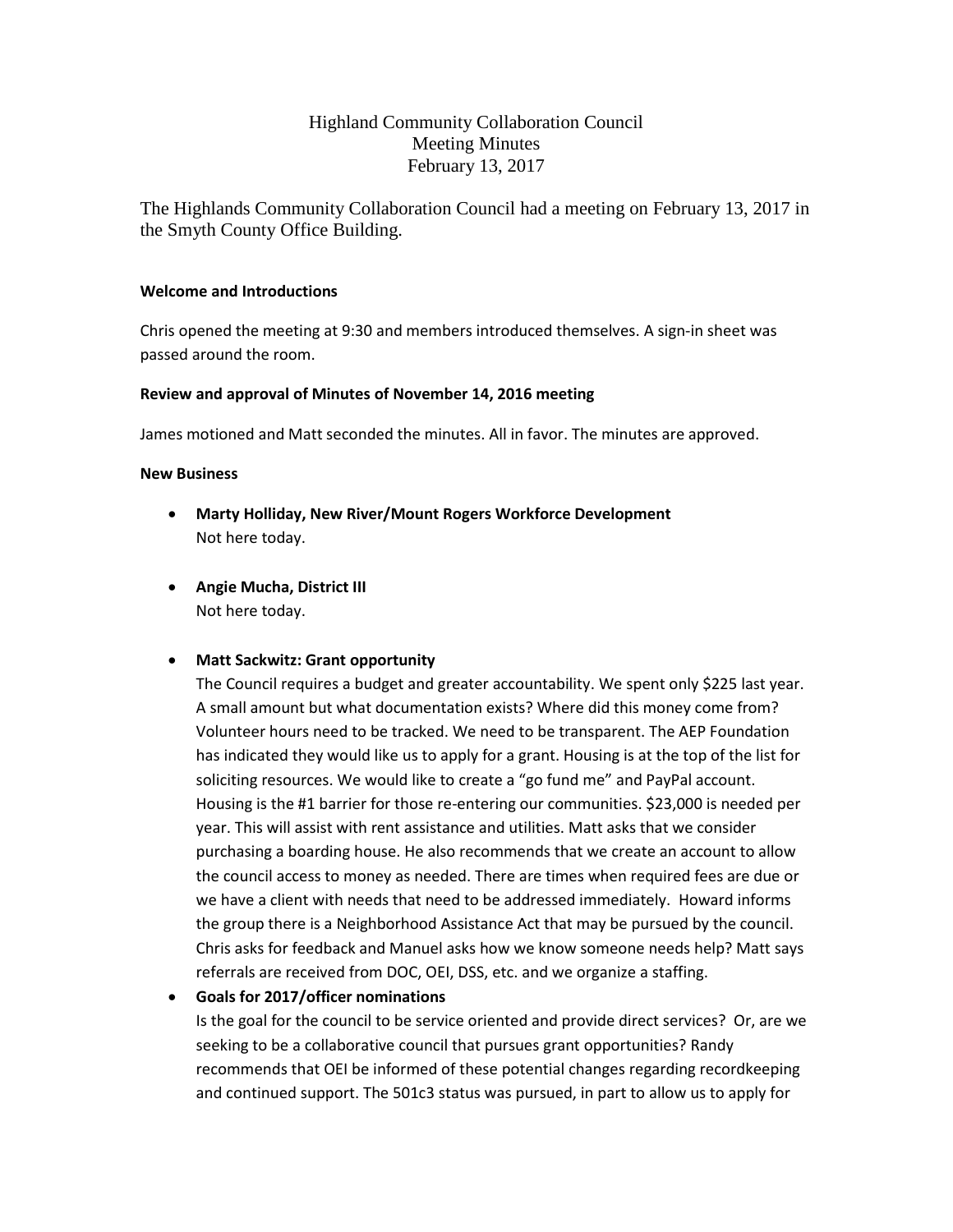grants. Howard says the need has overwhelmed the current resources we have. If a grant is obtained, it will have administrative costs built in. We will need to include OEI in this conversation. James recommends that the Executive Committee consider the matters and bring a recommendation to the council.

James says the drug take back boxes have been very successful. The one placed at the sheriff's office had to be emptied twice the day it was placed in Town Halls in Saltville and Chilhowie.

Matt recommends the current slate of officers remain in place. Seconded by Linda. The motion carried. There is a question about officers cycling off after two years. We will clarify this.

Chris Shortt, Chair Kimberly Sobey, Vice-Chair Chris Austin, Secretary

Unanimously approved.

- **Proposed Off-site meeting locations** No suggestions.
- **Proposed new council members** Brett Harmon, VEC, faith-based organizations, a DARE officer, a deputy, police officer…
- **Invite a friend/new member**

#### **Sub -Committee Reports**

Two committees have only one member. Theresa is the only one on substance abuse and Emma on SIC. Howard is the only member on the employment committee. We will send an email to look at committees. It is recommended that some committees be combined so the members will only need to attend one additional meeting per month.

#### **Re-entry Updates**

None.

#### **Local Coalition Updates**

Wythe County coalition meets on the first of each month. We will invite the other local coalitions to the March meeting.